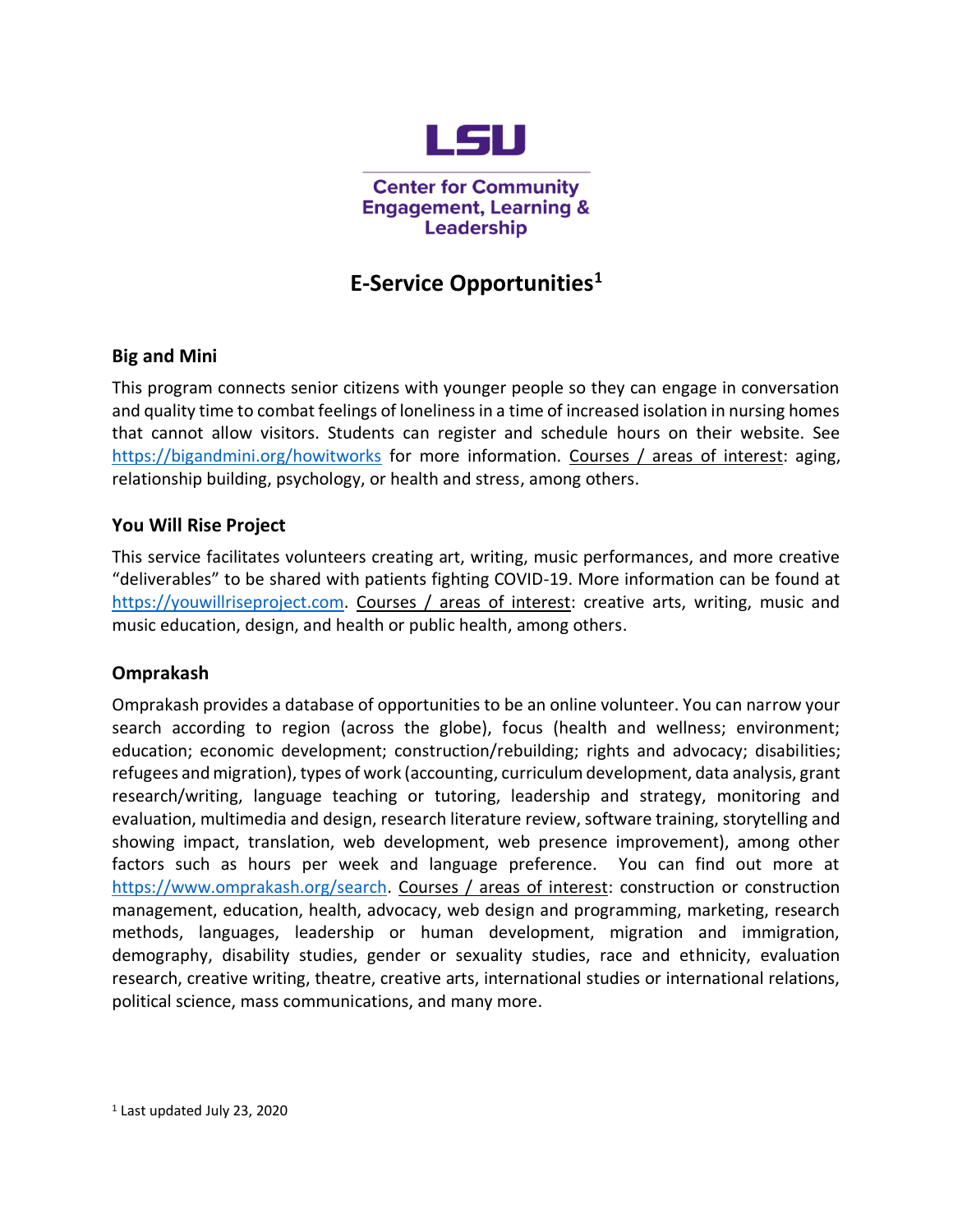#### **GivePulse**

Givepulse helps link faculty members and individuals with organizations taking on face-to-face or virtual service volunteers. You can search by location at [https://www.givepulse.com.](https://www.givepulse.com/) Link for Baton Rouge: [https://www.givepulse.com/search?SearchForm%5Blocation%5D=baton+rouge.](https://www.givepulse.com/search?SearchForm%5Blocation%5D=baton+rouge) Courses / areas of interest: Similar to Omprakash, the list of service area opportunities is pretty long. We encourage you to do a preliminary search to see what's there that might fit your class or your skill set and interest area.

#### Amnesty International

AI needs volunteers for their "Amnesty Decoders" project. It involves sifting through pictures, information, and documents from home to help track global human rights violations. Visit [https://decoders.amnesty.org](https://decoders.amnesty.org/) for more information. Courses/areas of interest: Political Science, International Studies, peacekeeping, international relations, research methods, and more.

#### Black Lives Matter

One specific way to support #BlackLivesMatter right now is explained on the following website: [https://blacklivesmatter.com/help-us-fight-disinformation/.](https://blacklivesmatter.com/help-us-fight-disinformation/) The campaign has been targeted by disinformation efforts on social media and elsewhere. Finding, documenting, and sending suspicious sites, stories, ads, accounts, and more that are out there to BLM on their website is a way to fight against the false accounts being spread about the many organizations that are a part of this broader moment/movement. Courses / areas of interest: critical scholarship, media studies, mass communications, marketing, social sciences, and more.

#### Zooniverse

Zooniverse is a research-based platform that links volunteers up with a variety of projects in many interest areas. You can go to<https://www.zooniverse.org/projects> to learn more about available projects. Courses / areas of interest: They have work available in the arts, biology, climate, history, language, literature, medicine, nature, physics, social science, and space.

## **Catchafire**

This organization, like some of the others on this list, helps match people with topical area volunteer opportunities to do from home. Visit [https://www.catchafire.org](https://www.catchafire.org/) to learn more. Interest areas available include: animals, arts and culture, civil rights, community and economic development, disaster relief, disease and medical research, diversity and inclusion, education, employment services, environment, health and nutrition, housing and homelessness, human services, international affairs, justice and legal services, LGBTQ, maternal health, military and veterans affairs, philanthropy and capacity building, religion and spirituality, science and technology, violence prevention, women's issues, and youth development. Courses / areas of interest: Just about any course or interest area LSU offers.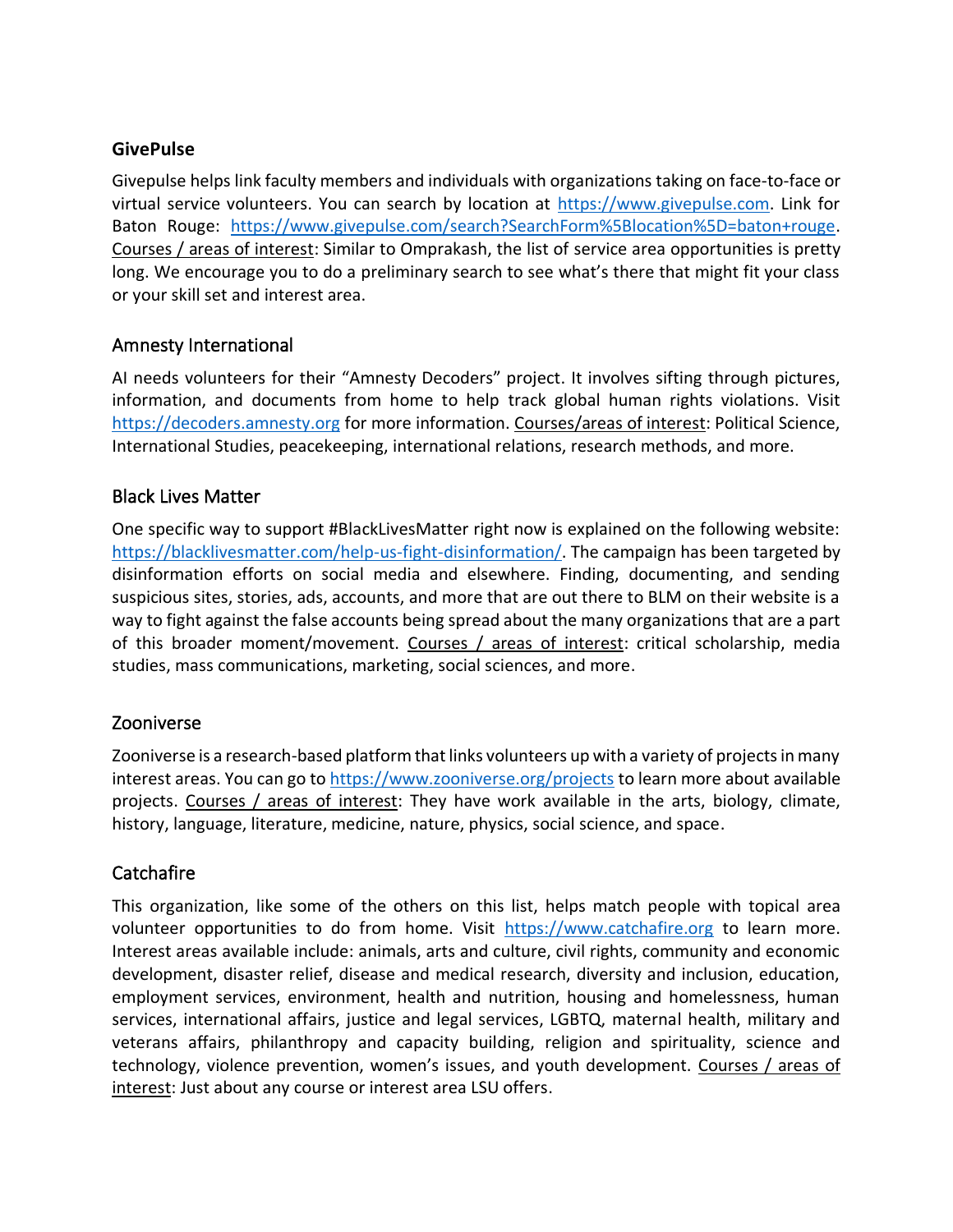### The Smithsonian

The Smithsonian is looking for people to help with transcription, or Wikipedia entries relevant to a wide variety of topical areas. See more at [https://www.si.edu/volunteer/DigitalVolunteers.](https://www.si.edu/volunteer/DigitalVolunteers) Courses / areas of interest: Virtually any. Visit [https://transcription.si.edu](https://transcription.si.edu/) and click on the dropdown menu under "Browse Projects" to find some in your course/interest area.

## Translators Without Borders

This project involves helping translate documents and run projects and do marketing for their organization. Visit <https://translatorswithoutborders.org/volunteer/> for more information. Courses / areas of interest: Foreign languages, international studies, business, graphic or web design, research methods, and more.

#### Crisis Text Line

This organization trains you to become a crisis counselor for their free, 24/7 crisis line in the U.S. It builds active listening skills, collaborative problem solving skills, and safety planning knowledge. Visit<https://www.crisistextline.org/become-a-volunteer/> to learn more. Courses / areas of interest: Clinical mental health counseling, social work, psychology, and more.

### Project Gutenberg

This organization helps create a larger volume of free e-books for public consumption. So far, they have amassed 59,000 since their founding in 1971. You can donate eligible materials, transcribe books to digital form, or proofread others' work. You can learn more at: https://www.gutenberg.org/wiki/Gutenberg:Volunteering for Project Gutenberg. Courses / areas of interest: English, writing, creative writing, history, African and African American Studies, social sciences, and more.

## Do Something

This youth-led organization has long been connecting young people with opportunities to make a difference. Visi[t https://www.dosomething.org/us](https://www.dosomething.org/us) to learn more about their potential projects. Courses / areas of interest: a wide variety – visit their website to learn more.

#### Idealist.org

This website allows you to search for e-service opportunities by geographical area. Go to <https://www.idealist.org/en/?remoteOk=YES&sort=relevance&type=VOLOP>and select "Volunteer" from their menu and then search by keyword, skill, or interest, and add your location if you want to search for something close by. You can also click on the toggle button for "virtual/remote only" if you want to work from home. Courses / areas of interest: a wide variety – visit their website to learn more.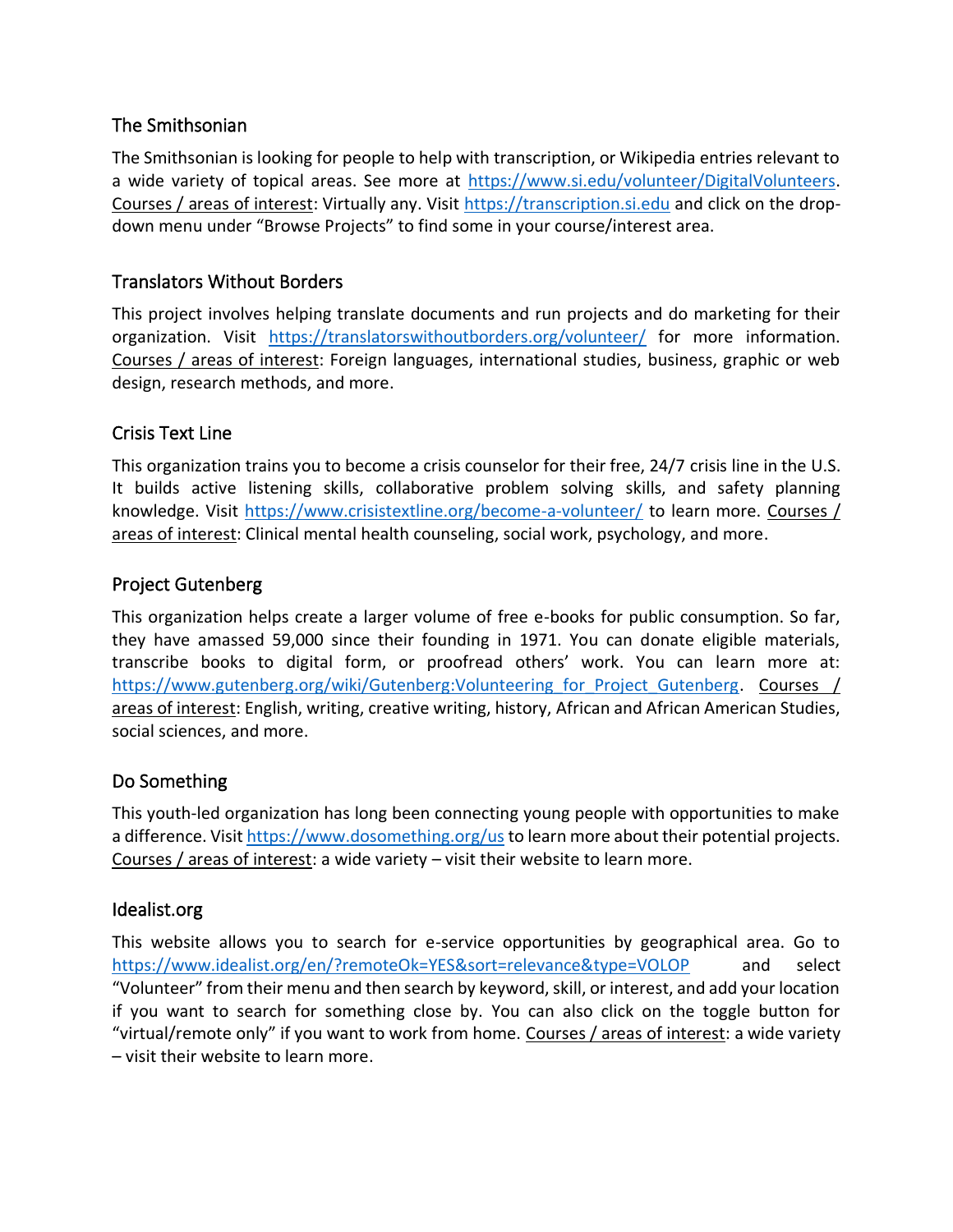### VolunteerMatch

This organization helps link people up with local opportunities to volunteer. If you visit [https://www.volunteermatch.org](https://www.volunteermatch.org/) and click on "Virtual opportunities" at the top of their page, you will see there are almost 700,000 opportunities available in advocacy and human rights, animals, arts and culture, children and youth, community, computers and technology, education and literacy, health and medicine, seniors, board development, crisis support, disaster relief, emergency and safety, employment, environment, faith-based, homelessness and housing, hunger, immigrants and refugees, international, justice and legal, LGBTQ+, people with diabilities, race and ethnicity, sports and recreation, veterans and military families, and women. Courses / areas of interest: a wide variety – visit their website to learn more.

## All for Good

Like many other organizations on this list, All For Good helps people find ways to support in their local area. You can click on "Volunteer From Home" on their main page to see available e-service options [https://www.allforgood.org.](https://www.allforgood.org/) This one requires going through opportunities by scrolling, though, so it takes longer to find those in your topical area. Courses / areas of interest: a wide variety – visit their website to learn more.

## Zeiter Literacy Center

The University of Nevada Las Vegas and Gayle Zeiter Literacy Center responded to stay-at-home orders and school closures in Spring 2020 by creating a YouTube channel and online repository of homemade "read-aloud" videos from people across the globe that are publicly shared with school-age children everywhere. The project continues to accept new read-alouds on an ongoing basis. You can choose a book they do not have a read-aloud for (or that they need a read-aloud in another language for) for them to post to their collection. To learn more about this opportunity and how to participate, visit<https://www.youtube.com/channel/UCtWAv4a1ZkajlKbCdXaauxQ> or email them at [danica.hays@unlv.edu](mailto:danica.hays@unlv.edu) or [kenneth.varner@unlv.edu.](mailto:kenneth.varner@unlv.edu) Courses / areas of interest: literature, children's literature, childhood and youth, education, literacy, social sciences, social work, family studies, and more.

#### Creating an e-service option with your existing community partner

There might be ways to retain your current community partner, but to transform the work so that volunteering can be done remotely, according to what your community partner says they need or want. A few ideas include:

- Writing a short report on what current research says about "best practices" for something your community partner does or is thinking about doing. Can be done in teams or solo.
- Creating digital content for a community partner, such as website changes, press releases, or social media posts.
- Creating printable products for a community partner, such as flyers or brochures, informational handouts, or posters.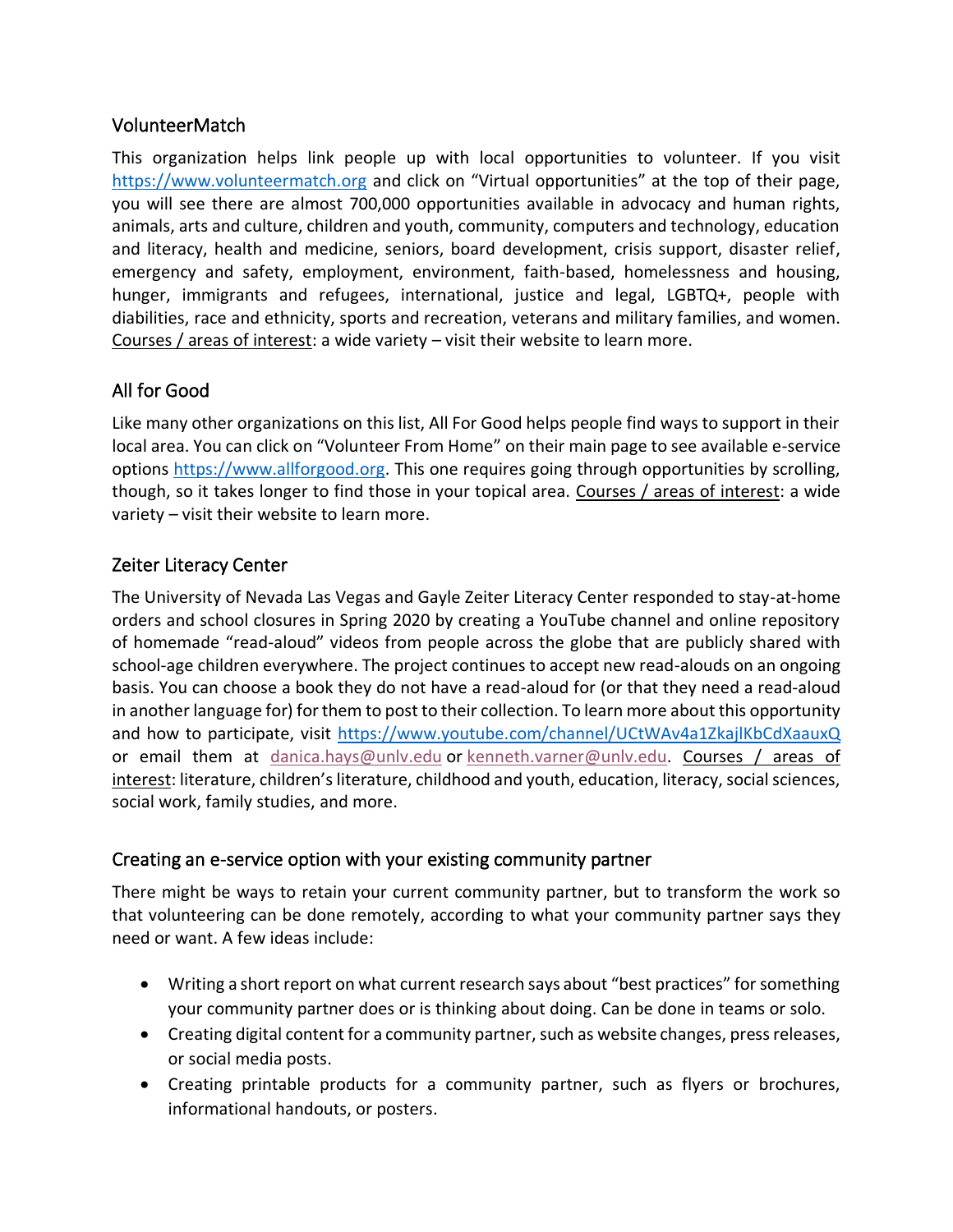- Conducting a program evaluation or assessment for a community partner through surveys done via phone, Zoom conference, email, or online platform such as Qualtrics.
- Conducting background or historical research on the neighborhood or community the community partner is situated in and/or serves.
- Providing online or phone-based consultation with clients the community partner serves.
- Creating videos or recordings the community partner can use to benefit the populations they work alongside and/or serve.

## Creating a course-specific e-service option with or without a specific community partner

It might make sense to temporarily adopt a broad definition of community when developing a community-engaged option for service or a service-learning course. You could find ways to allow students to create their own service work with this kind of approach, that builds on course content [\(click here to see an example of this from Spring 2020\)](https://www.lsu.edu/academicaffairs/ccell/course_specific_service_learning_assignment.pdf). Alternatively, you could design an assignment that requires students to cultivate a specific skill set and/or create a specific type of deliverable that builds on or uses course content and is shared with online or in-person communities (with or without a specific community partner). Prioritizing tactile and noncomputer-based work in a time when we are spending so many hours behind screens will give the added benefit of getting students an experience that can enhance their own social/emotional health and well-being. Examples include:

- *Picking up litter* Using gloves and avoiding physical proximity to others, volunteers can pick up litter in one of the communities they belong to, such as their neighborhood, their family member's neighborhood, where they go to school, where they attend church, where they work, or where they drive. Reflecting on the process and/or any reactions they get from others who see or hear of what they are doing can help them think critically about: the meaning of community, collective well-being, environmental issues, recycling availability, city services, and more. Paired with research into how litter is handled by the city/parish/state/church/school they are in, it could lead to a robust service assignment for courses in environmental science, urban planning, social sciences, writing, and more.
- *Recording "how-to" or educational videos* Course content can often enhance the public good if more widely available in accessible formats. Helping bridge the academia / "real world" gap, service-learning students can create video content for social media or an organization's webpage. Students in any discipline could do this kind of work. For example, students in nutrition-related classes or majors might create videos of cooking a recipe and talking about nutrition education at the same time, to share with a local soup kitchen, food bank, youth organization, and/or their personal and familial networks. Reflections could focus on the experience, on public reaction(s) to their work, and/or on background research on health and nutrition they do as a part of the assignment.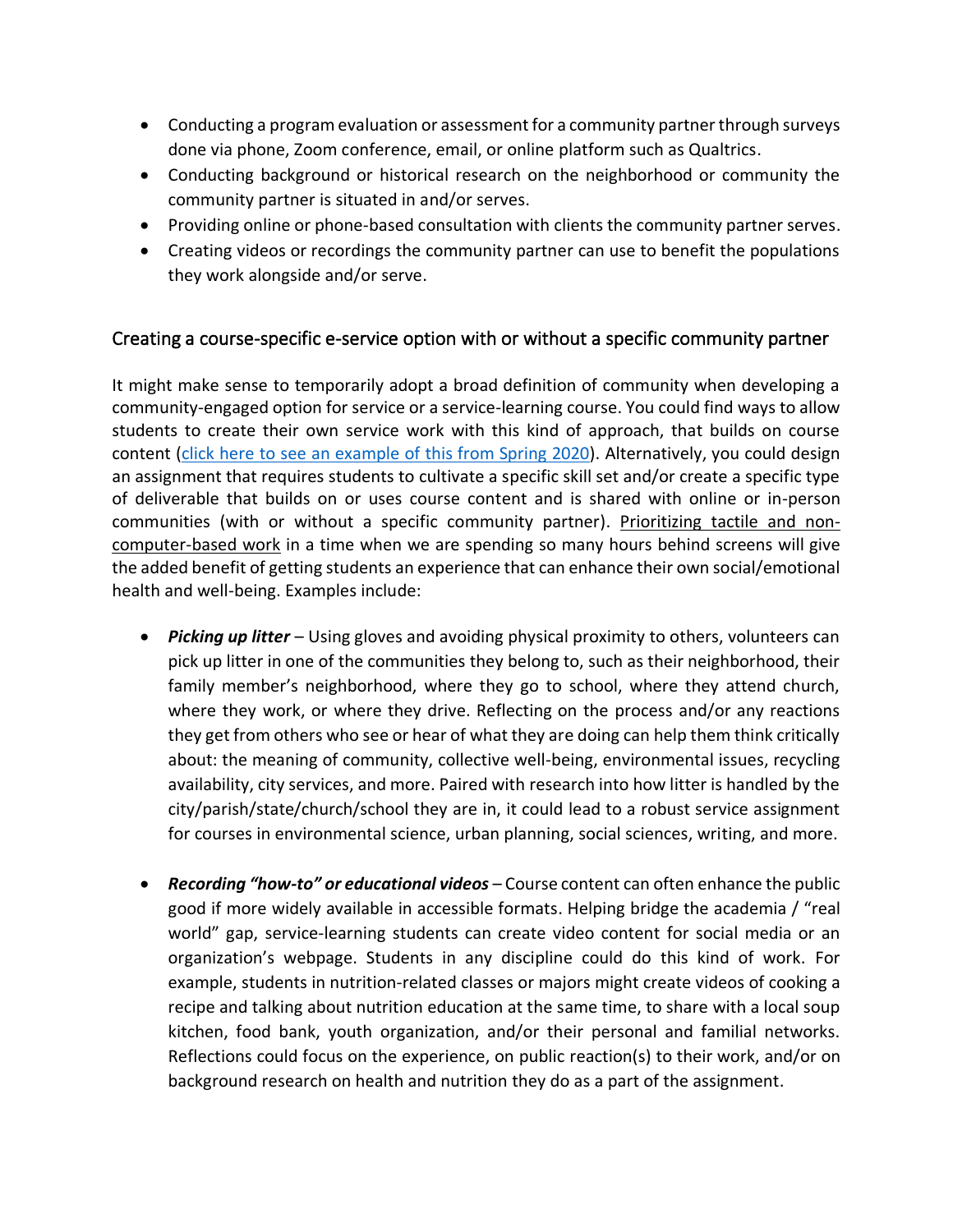- **Art share** Students in classes covering art, art history, creative writing, poetry, design, web programming, and a variety of other scholarly and career areas requiring creative work can identify a community partner of their choice for whom they will create art deliverables. For example, they might do t-shirt design for a local nonprofit, engage in an online poetry share, or make holiday decorations.
- *Food Bank Drive* Local food banks are facing increased demand due to the current crisis. In many classes, students can work to collect donations or to support their local food bank in ways that capitalize on their course-based skill cultivation and knowledge. For example, a marketing class can make materials for a campaign that results in safe (physically distant) donation drop offs for a food bank in any location. Doing background research into the food bank and its rules and requirements for donations would ensure volunteers are meeting locally-articulated need. Studying local food access issues could complement the project in a wide variety of courses.
- **Podcasting** In addition to developing a wide variety of skills, such as writing, public speaking, research, and utilizing technologies for virtual communication, podcasting assignments can serve the public good if designed to help students or volunteers share useful information with others. Even something as simple as facilitating human connection or empathy in a time of crisis can work to benefit quality of life for a variety of communities.
- *Matching up with a local community partner* For many reasons, service-learning faculty sometimes avoid the route of letting students find their own community partners. In a time of crisis, however, temporarily adopting an assignment that uses course content and skills to benefit a community partner wherever the student happens to be might be advantageous. For example, depending on the class, students could be asked to find a local organization or group that would give them an opportunity to engage in physically distant, outdoor, hands-on service such as: cleanup of schools or playgrounds, landscaping, house painting, exercising together, or leading an exercise class. Since we cannot be sure our students will be on campus (at all or for the full semester), letting them choose their own partner but still complete hands-on work with reflection assignments for the class that are uniform could be more adaptable than having a single community partner in one location.